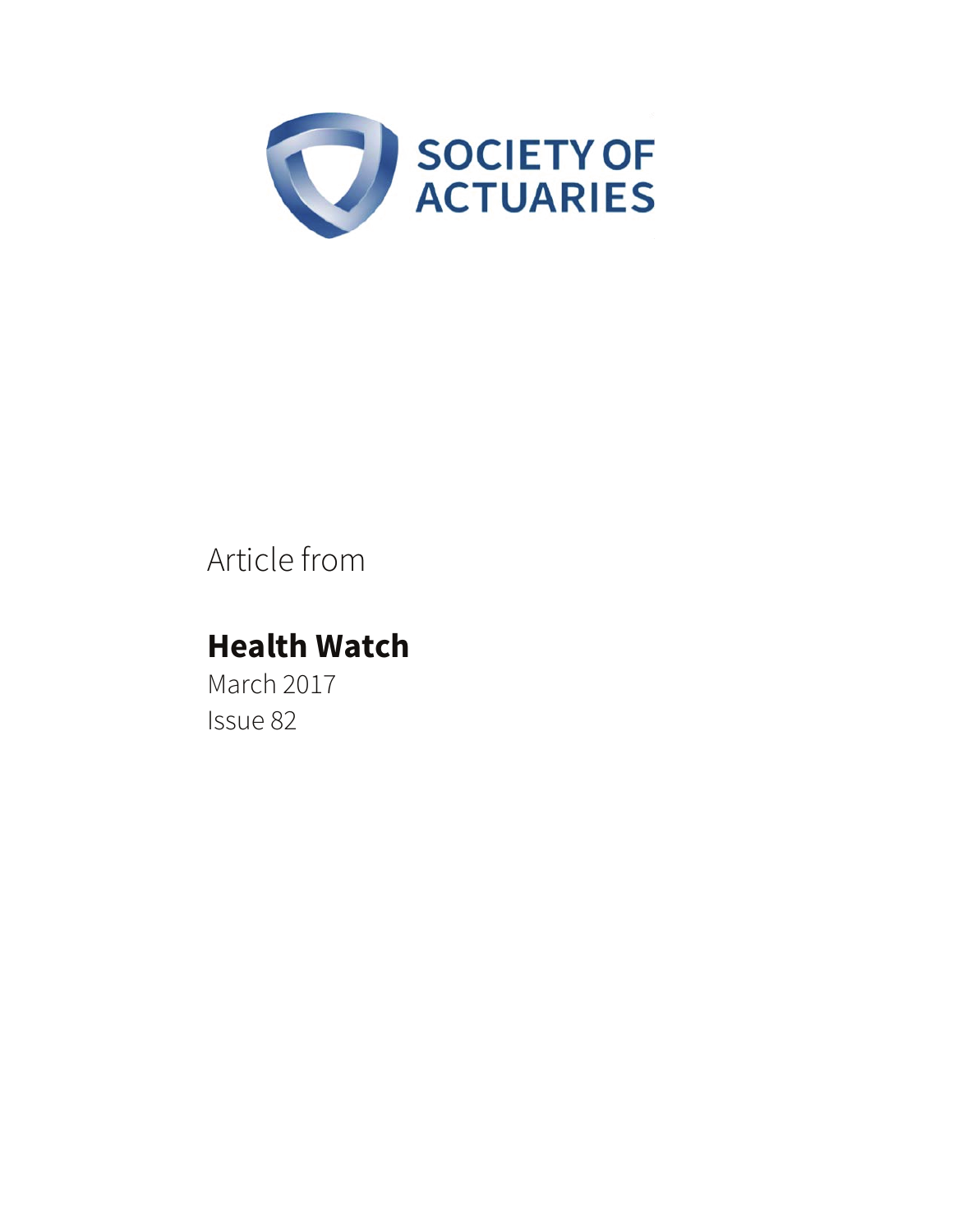Republican Health Care Reform: What the Repeal and Replacement of the Affordable Care Act Will Look Like

**By Joe Slater, John Culkin and Josh Strupcewski**

*Note: This article focuses on major provisions of the expected Republican replacement plan for the Patient Protection and Affordable Care Act (ACA) that impact health insurers. The opinions expressed in this article are those of the authors and not necessarily those of Axene Health Partners LLC, the Society of Actuaries or the American Academy of Actuaries. This article was completed in early December 2016 and was based on information available at that time.* 

In the early hours of November 9, 2016, billionaire real estate developer and reality TV show host Donald Trump became the president-elect of the United States of America. While much of the presidential campaign focused on n the early hours of November 9, 2016, billionaire real estate developer and reality TV show host Donald Trump became the president-elect of the United States of America. While much and behavioral issues, President-elect Trump made it fairly clear that he intended to repeal President Obama's signature legislation, the Affordable Care Act (i.e., the ACA). President-elect Trump's presidential campaign website had a short policy paper on health care reform, which stated: "On day one of the Trump Administration, we will ask Congress to immediately deliver a full repeal of [the ACA]."1 Additionally, Trump's health care plan included the following general policy prescriptions:<sup>2</sup>

- Eliminate the Individual mandate to purchase health insurance
- Allow insurers to sell plans across state lines
- Allow individuals to fully deduct health care premiums from their tax returns
- Expand the tax effectiveness of HSAs
- Require price transparency from health care providers
- Block-grant Medicaid funds to the states to allow the states to spend the money as they see fit
- Allow the importation of pharmaceuticals for sale in the United States

We consider President-elect Trump's plan to be a series of guiding principles rather than a comprehensive policy proposal

inclusive of necessary details to assess what a complete ACA replacement would entail. However, many Republican lawmakers and market-friendly think tanks have developed ACA replacement plans that, along with Trump's guiding principles, can be used to develop a reasonable estimate of what the repeal and replacement of the ACA will look like. Over the rest of this article we will provide our best estimate of how and when the ACA would be repealed, what Trump's replacement plan would be (i.e., the Republican health care reform plan), and what sort of disruption and risks health insurers would face as a result.

#### REPEALING THE ACA

Under the current rules of the Senate, a full repeal of the ACA is unlikely without at least eight Democrats voting with the expected 52 Republican senators.<sup>3</sup> This is because the Senate allows for the filibuster, a tactic used to delay or entirely prevent a vote on a bill by extending debate. A vote can only be brought by having at least 60 senators invoke cloture to end the debate.<sup>4</sup> While the ability to filibuster a bill or judicial nomination can be overridden in some cases by the so-called nuclear option, which requires a simple majority,<sup>5</sup> we assume that the filibuster will be used by Senate Democrats to deny a majority vote on a full ACA replacement bill in early 2017.

However, major portions of the ACA can be rendered meaningless through a process called budget reconciliation. Budget reconciliation allows a simple majority vote to be used to defund the provisions of the ACA that are related to spending, revenues, and the federal debt limit.<sup>6</sup> Therefore, the Republicans could repeal the following provisions, among others, of the ACA through the budget reconciliation process:

- Premium and member cost-sharing subsidies
- The ACA insurer fee, the medical device tax and other ACA taxes
- Medicaid expansion
- The individual and employer mandates

While there is some disagreement, it appears that repealing the rating rules, plan design rules, and benefit mandates will not be possible without a full repeal of the law. Additionally, immediate elimination of the subsidies and mandates while still having the guaranteed issue requirement would mean the end of the individual insurance market in the United States. Combining that with a simultaneous rollback of Medicaid expansion would guide Republican lawmakers to the politically suicidal situation in which twenty million or more people would lose their health insurance under their watch. We don't expect this will happen for obvious reasons.

Instead, the most likely approach will be to repeal the ACA provisions listed earlier through budget reconciliation, while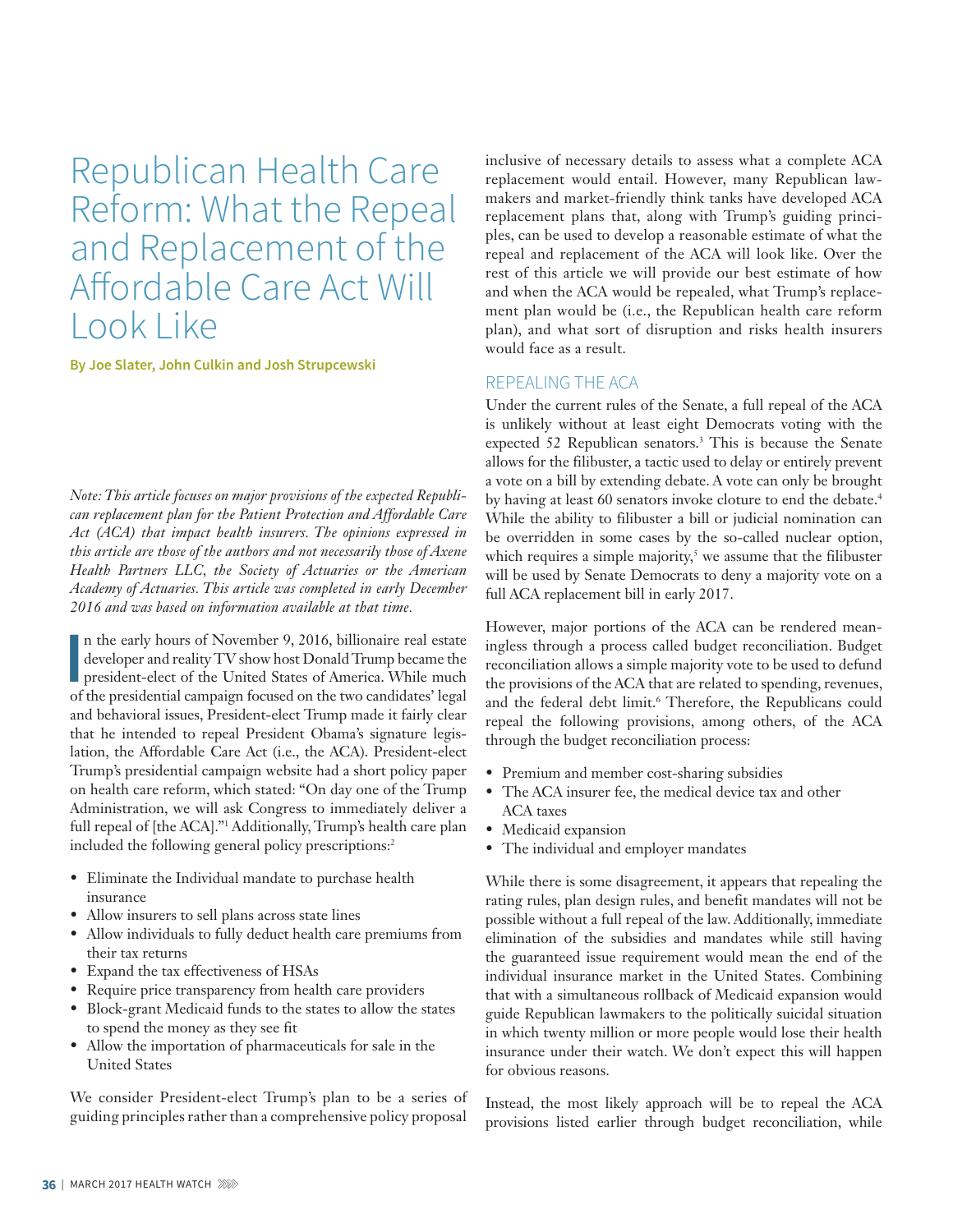sunsetting the coverage expansion provisions of the current law through the end of 2018 and providing transitional support to insurers so that they do not pull out of the ACA markets. This will give Republicans time to develop a suitable replacement for the ACA that incorporates market-based solutions while providing low-cost health insurance to as many people as possible. The conventional thinking is that such a bill will satisfy Republicans and enough Democrats to pass the Senate before the end of 2018.

### REPUBLICAN PROPOSALS TO REPLACE THE ACA

There are more than a dozen Republican plans to replace the ACA. Some of these plans have been submitted as legislative proposals in the House of Representatives and/or the Senate. Others were developed by Republican presidential candidates during the last election cycle. Finally, several right-leaning think tanks have developed health care reform proposals to replace the ACA.

Our review of the Republican proposals eventually focused on five specific plans. We chose these plans for our review because they are comprehensive (e.g., did not just deal with commercial market insurance, but also Medicare, Medicaid, and the overall cost of care), are championed by people who we expect to have power or influence in the new government, and are in alignment with President-elect Trump's broad health care reform campaign proposal. While these plans are Republican plans and feature many free-market-type reforms, they still involve a heavy dose of federal government control and expenditures. We do not believe a plan that just repeals the ACA and returns to the pre-ACA status quo would ever pass. In other words, the repeal and replacement of the ACA will go hand-in-hand.

We considered in detail the following five Republican plans:

- "A Better Way," by Speaker of the House of Representatives Paul Ryan7
- "Transcending Obamacare: A Patient-Centered Plan for Near-Universal Coverage and Permanent Fiscal Solvency," by the Foundation for Research on Equal Opportunity<sup>8</sup>
- "Empowering Patients First Act," by secretary of Health and Human Resources nominee Tom Price<sup>9</sup>
- "Improving Health and Health Care: An Agenda for Reform," by the American Enterprise Institute<sup>10</sup>
- "The World's Greatest Healthcare Plan,"11 by Representative Pete Sessions (R-TX) and Senator Bill Cassidy (R-LA)

Our review of these plans found many common health care reform themes. In general, the Republican plans favor the lessening of federal control over insurance markets, the creation of interstate markets for health insurance, restrictions on the tax favorability of employer-sponsored insurance, the expanded use of HSAs and market-oriented reforms of Medicaid and Medicare.

1 Single<br>1 Single married, legally<br>1 you are married, please indicate<br>1 you are married, please indicate ou.<br>[15 ingle married, legary<br>1f you are married, please 1 Single married, legally<br>If you are married, please indicate your form<br>If you are married, please indicate your form<br>If you are married, please indicate your T. I Ne  $\frac{64}{1}$ Single ou are married, please indicate?<br>you are married, please indicate?<br>you are married, please indicate?<br>You are married, please indication? I Nes<br>A Retiree? I I Yes Continuation? I Nes<br>A Retiree? I I State Continuation? you are married, please the<br>Hyou are married, please the<br>Hyou are married, please the<br>A Retiree? L I State Contin you are married, Pre [ ] No<br>you are married, Pre [ ] No<br>you are married, Pre [ ] No<br>Vou are married, Pre Continuation? [ ] TYPE OF HEALTH COVERAGE TYPE OF HEALTH COVERT insur-<br>TYPE OF HEALTH COVERT insur-<br>lease select the type of health insurof health insur-<br>[ ] Employee and The Select the Contract of The Sease Select the Contract of The Sease Seasons The Temployee The Seasons Spouse List all dependents, spouse and charges and charges and charges and charges and charges and charges and charges and charges and charges and charges and charges and charges and charges and charges and charges and charges an PENDENT INT Spouse and of<br>List all dependents, spouse and of<br>attach it to this application (please)  $(a)$ Name

## WHAT THE REPUBLICAN HEALTH CARE REFORM PLAN WOULD LOOK LIKE

The Republican health care reform plan that ultimately replaces the ACA will likely be based on the common policy provisions found in Republican and right-leaning health care reform proposals and the high-level guidelines provided by the Trump campaign health care reform position paper. It will likely also take into account current and near-term political realities; the desire to strengthen the private individual insurance market, Medicare, and Medicaid; and the long-term Republican goal of ensuring that single-payer health care never becomes a reality in the United States.

In our estimation, the Republican health care reform plan will contain the following major policy provisions.

#### **Modified Guaranteed Issue**

President-elect Trump stated in his postelection interview with "60 Minutes'" Lesly Stahl that the Republican health care reform plan will not remove the most popular provisions of the ACA, including allowing child dependents to stay on their parents' health plans until age 26 and the guaranteed issue requirement for health insurers.

While guaranteed issue is popular, it is also one of the main contributors to the rate and pool instability in the Individual ACA markets. Additionally, the Republican health care reform plan will not include an individual mandate provision, which will only exacerbate the adverse selection issue. To help offset the risk of adverse selection, the Republican health care reform plan will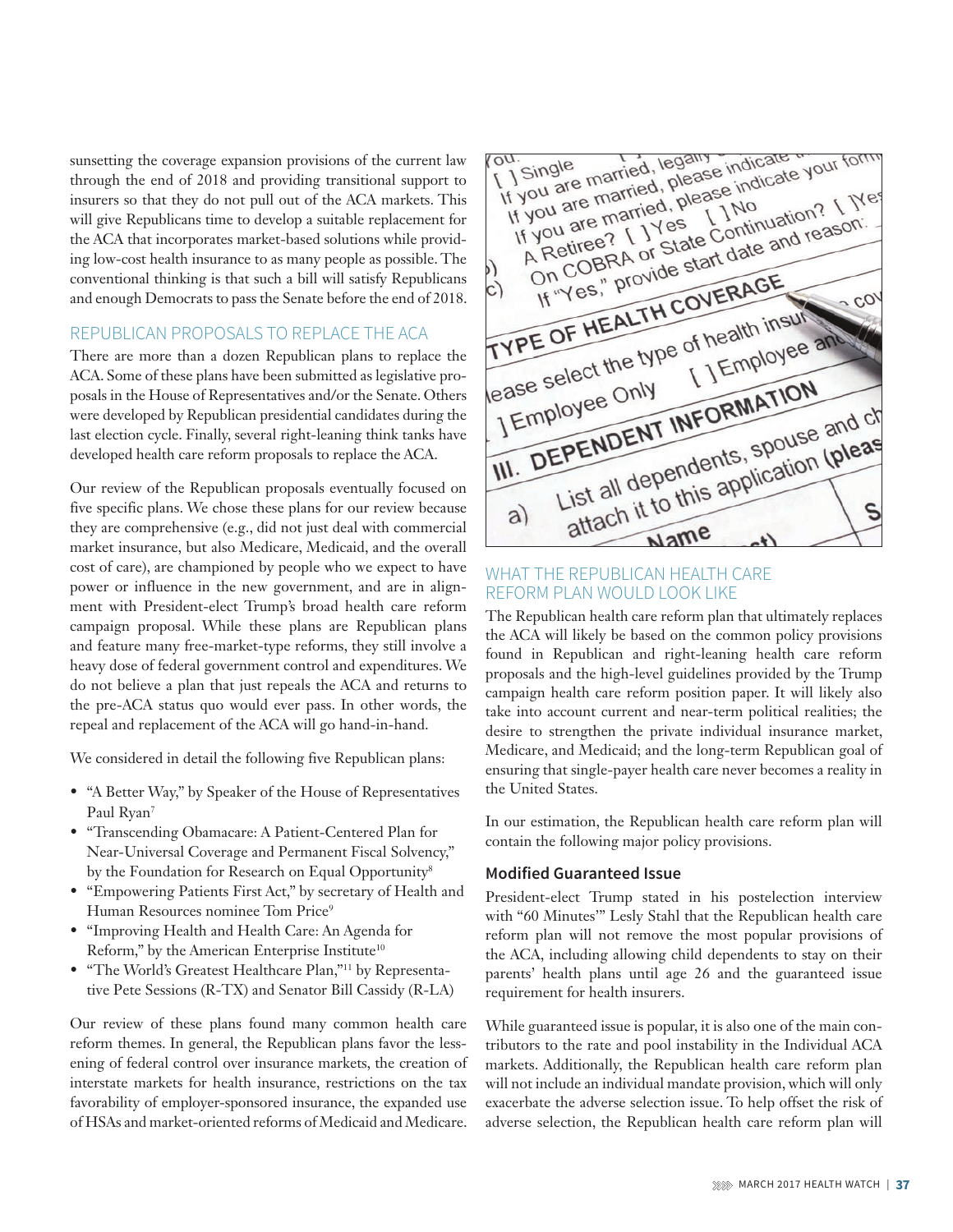contain a continuous coverage modification to its guaranteed issue provision. What this means is that if a person develops a condition while being continuously insured (e.g., no more than three months uninsured over the previous 36 months), insurers would be required to continue to offer him coverage and could not rate him based on his changed health status. People who do not maintain continuous coverage as the law defines it would still be able to obtain coverage but would be rated based on health status.

#### **Permanent Risk Adjustment and Reinsurance Programs for the Individual Market**

Like the ACA, the Republican health care reform plan will utilize premium stabilization programs to offset excessive risks to health insurers selling insurance in the individual market. The first will be a risk adjustment program. Unlike the ACA's current risk adjustment program, the Republican health care reform plan's program will not be a zero-sum payment system between carriers. In other words, the government will provide additional risk adjustment payments to compensate insurers for non-ratable risk liabilities. Additionally, the Republican health care reform plan will utilize a reinsurance program and/or high-risk pool to protect insurers from the risk of very high cost individuals.

#### **Means-Tested, Defined-Contribution, Refundable Tax Credits for Individual Insurance**

Also like the ACA, the Republican health care reform plan will provide premium support subsidies for individual insurance for low-income individuals not able to, or who decline to, obtain coverage through Medicare, Medicaid, other government insurance programs, or through an employer-sponsored plan. The form of these subsidies will be fixed refundable tax credits, adjusted for income, age, and general (not medical) inflation. In this way the premium subsidies will be of a defined contribution, not the defined benefit subsidies linked to the premiums charged by insurers under the ACA. The expectation is that defined-contribution premium subsidies will reward recipients for selecting, and insurers for offering, cost-effective and sustainable products.

#### **Medicaid Reform**

The Republican health care reform plan will probably end and roll back the ACA's Medicaid expansion. Instead, premium support subsidies will be made available to allow low-income individuals either not covered by, or who opt out of, other programs to obtain coverage in the individual market. For the remaining Medicaid population, there will likely be revisions to the current Federal Medical Assistance Program (FMAP) formula used to determine the portion of program expenses covered at the federal level. Under the current FMAP formula, federal Medicaid reimbursement varies between states based on

both state per capita income relative to the national level and a state's actual expenditures on the program.

Two common proposals to stabilize the federal budget for Medicaid are the use of either a per capita or a block-grant funding approach. Under a per capita funding arrangement, the federal government provides each state with a PMPM payment for each Medicaid enrollee. These PMPMs would vary by Medicaid eligibility category but would not vary between states. Under a block-grant approach, states would be eligible for a set amount based on historical costs and enrollment in a set base period and would be liable for cost and enrollment increases in the future. States would be given far greater discretion for both spending block-grant funds and setting eligibility requirements.

#### **Medicare Reform**

We expect that President Trump and congressional Republicans will make an attempt to reform Medicare. While the details of such a reform effort are beyond the scope of this article, we expect the Republicans' Medicare reform plan will include some basic provisions. The first will be to move Medicare to a premium-support model. In this model, Medicare-eligible persons would be given premium subsidies to purchase private insurance, Medicare Advantage, or Medicare FFS plans. The premiums would be available to Medicare enrollees on an exchange that would allow the enrollee to compare and purchase different plan options. Additionally, a Republican Medicare reform plan would include a provision to gradually raise the Medicare eligibility age to at least 67. Finally, we also expect that any Republican Medicare reform will eliminate both the Independent Payment Advisory Board (IPAB) and the Center for Medicare and Medicaid Innovation (CMMI). The Republicans believe that both of these entities have too much discretionary power to make top-down decisions on Medicare reimbursements.

#### **Expanded Use of HSAs to Encourage Consumerism**

The Republican health care reform plan will likely expand the tax-favored status and, therefore, the expected use, of health savings accounts (HSAs). Republicans see the use of HSAs as a necessary part of making the health care system more consumer-oriented. As such, the Republican health care reform plan will expand the use of HSAs by doing the following:

- Providing a one-time refundable tax credit for HSA contributions
- Increasing the maximum HSA annual contribution limit
- Allowing HSA rollovers to surviving children or parents (not just surviving spouses, as current law allows)
- Expanding the availability and use of HSAs in Medicare, Medicaid and other government insurance programs
- Providing contributions to people receiving premium-support tax credits in the individual market. This item is meant to serve as a replacement for the ACA's cost-sharing subsidies.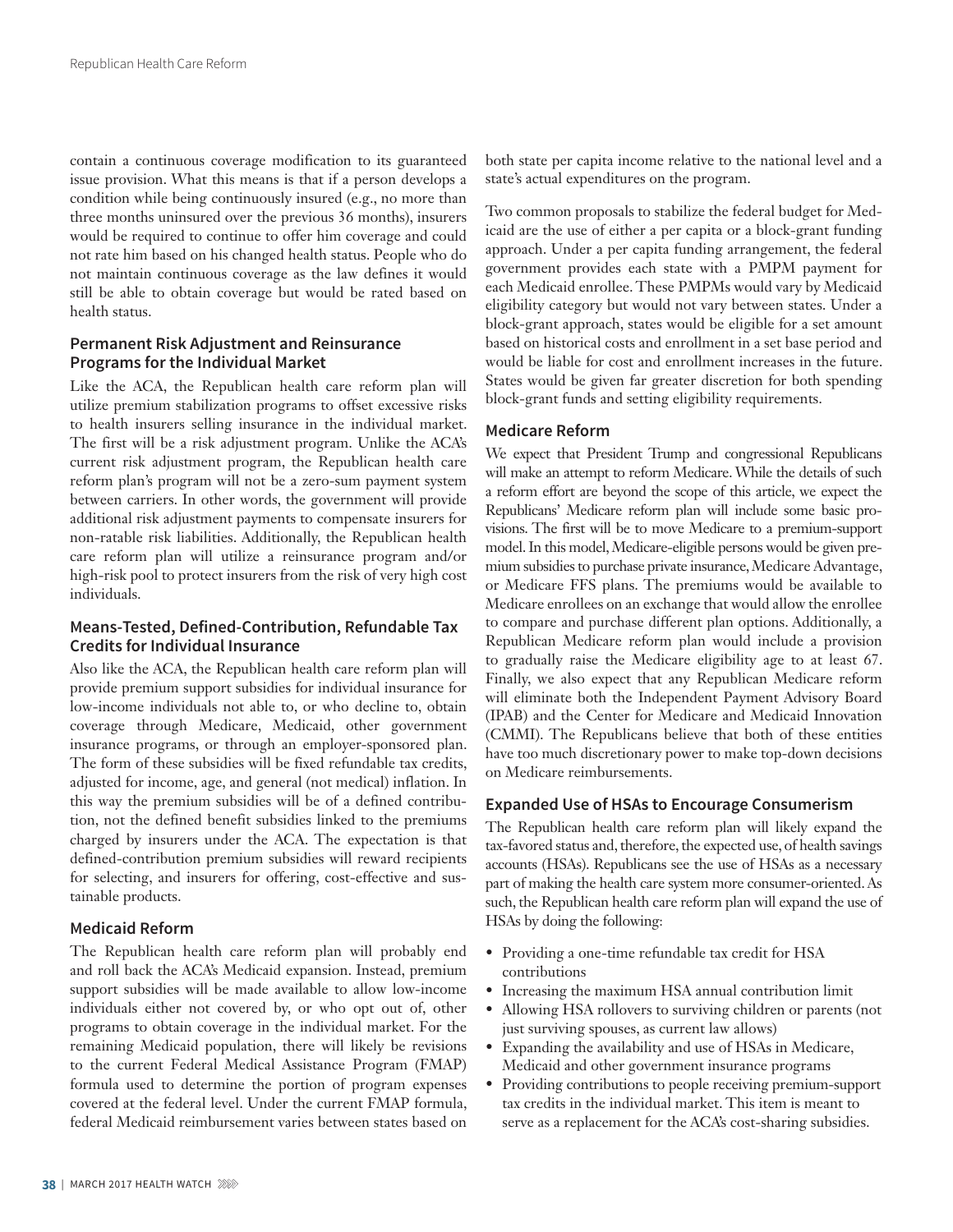### **Expansion of Pooling Vehicles for Individuals and Small Groups**

It's probable that the Republican health care reform plan will establish independent health pools (IHPs) and association health plans (AHPs) to allow individuals and businesses to come together for the purpose of purchasing health insurance. These pools would not be subject to state mandates and would be expected to increase the bargaining power and lower the administrative costs of the pool's membership.

### **Creation of Interstate Markets for the Purchase of Health Insurance**

Under the Republican health care reform plan, much of the regulatory authority assigned to the federal government by the ACA could be returned to the states. As such, federal rating rules, benefit mandates, and plan design requirements would go away. Additionally, the Republican health care reform plan will allow for the purchase of insurance across state lines. Their expectation is that this will increase competition among insurers and state regulators, thus leading to lower-cost options for people across the country.

#### **Medical Liability Reform**

Missing from the ACA, reforms on liability for medical malpractice will likely be included in a replacement plan. As tort laws are the domain of the individual states, reforms at the state level, such as establishing medical review tribunals, limiting damages based on proportional liability, and establishing a statute of limitations for malpractice cases, would be encouraged through federal grants. Direct reform at the federal level is also possible, including placing limits on noneconomic and punitive damages for patients receiving either premium support in the individual market or health care through a federally funded program.

### **Caps on the Tax-Favored Status of Employer-Sponsored Insurance**

The Republican health care reform plan could place a cap on the tax-favored status of employer-sponsored insurance (ESI). The ESI tax exclusion allows employees to pay for their employer-sponsored health insurance coverage using pretax dollars and for employers to deduct their premium contributions from corporate taxes. As a result of the exclusion, there has been an incentive for employers to offer richer and costlier health plans. This "overinsurance" is believed to have led to an excessive increase in health care costs over the past 70 years. Under the Republican health care reform plan, if an employee's health insurance costs exceed a specified cap, then the portion of the cost exceeding the cap will no longer receive the ESI tax exclusion. The expectation is that incentivizing employers to offer less rich health plans will lead to lower future health care cost trends.

Under the Republican health care reform plan, much of the regulatory authority assigned to the federal government by the ACA could be returned to the states.

## RISKS AND OPPORTUNITIES FOR INSURERS UNDER THE REPUBLICAN HEALTH CARE REFORM PLAN

Another important question is how all of the changes associated with the expected Republican health care reform plan will impact health insurers. The rollout of the ACA provided insurers with many challenges, and we expect the same for the Republican health care reform plan. We believe that insurers will also be presented with opportunities if the Republican plan is sustainable and effectively rolled out.

The first risk related to the Republican health care reform plan for health insurers concerns the effectiveness of new premium stabilization programs, given that health status rating will be limited and there will be a modified guaranteed issue requirement. Risk adjustment programs are great in theory but, in our opinion, have not worked well in the ACA markets. We do think that having mechanisms to pay for the costliest members outside of the risk adjustment program (i.e., the reinsurance programs and/or high-risk pools), along with making risk adjustment a non-zero-sum game, will help. However, we are unsure of how these programs will work in practice. If the Republicans do not establish effective risk mitigation programs, we expect the individual market to flounder under the Republican health care reform plan.

We believe that many of the Republican plan's reforms increase participation in the individual and group insurance markets. The premium-support program under the Republican health care reform plan, combined with the expansion of HSAs and the removal of the ACA's strict rating rules, should incentivize many previously uninsured people, including the so-called young invincibles, to enter the individual market. We also believe that the IHPs and AHPs will allow many previously un- or under-insured to obtain meaningful health insurance coverage. However, the defined-contribution nature of the premium subsidies, along with the change in the tax treatment of employer-sponsored insurance, have a very real chance of decreasing the amount of insurance coverage per contract that is purchased. In isolation, these changes could profoundly reduce revenue and profits earned by insurers.